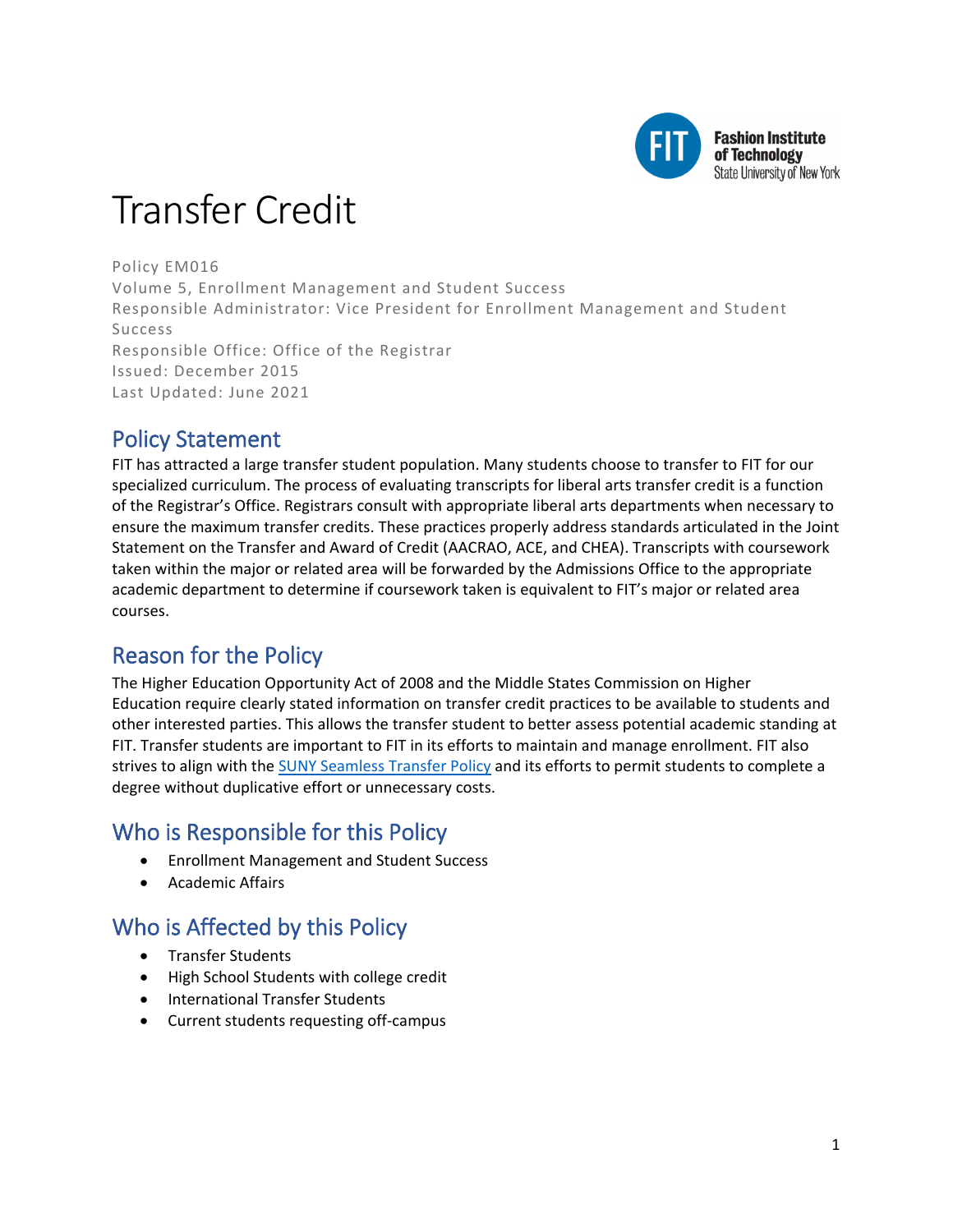# **Definitions**

- **Accreditation**: Accreditation is the recognition from an accrediting agency that an institution maintains a certain level of educational standards. The U.S. Department of Education maintains a database of accrediting agencies it recognizes. (See Related Documents section.)
- **Current Students**: Students enrolled at FIT who wish to wish to engage in off-campus study are required to complete the Course Equivalency Assessment Form for review and approval of coursework prior to registering at another college.
- **High School Students**: High school students who earn college credit toward their graduation requirements are not considered transfer students; however, official college transcripts are required for coursework to be evaluated for possible transfer credit. Students who sit for either Advanced Placement (AP) exam or International Baccalaureate (IB) higher-level exam should have an official report sent to FIT by the issuing authority for review of possible transfer credit.
- **International Students**: Students who have studied outside of the United States are required to submit their educational credentials to an approved credential evaluation service (see FIT Admissions-International Student Applicants) for an initial evaluation of institutional accreditation, subjects studied, grade, and credit conversions. The Registrar's Office at FIT evaluates students' credentials for transfer credit based on FIT Policies and Procedures.
- **Semester Credit**: Transfer credit is awarded in semester credits. The two-thirds conversion rule is applied to quarter credits.
- **Submission of Transcripts**: An official transcript, bearing the college's seal and designated official's signature, is required to be sent from each institution attended before transfer credit will be awarded. The admissions review presumes official transcript(s) from all colleges attended prior to applying to FIT have been submitted. Therefore, once a student enrolls in his/her first term at FIT, transfer credit will not be considered from colleges that were not disclosed during the admissions application process.
- **SUNY or CUNY**: Liberal arts courses completed with a minimum "D" grade or equivalent will be considered for transfer credit for students who have an earned associate's degree from a SUNY or CUNY school. See Major and Related Coursework below for additional information.
- **Transferable Grade**: A grade of "C" or better must be earned for approval of transfer credit. Courses with "P" (pass/fail) or "S" (satisfactory/unsatisfactory) grades will also be considered for transfer credit. Only the course and credit, not the grade, are posted to the FIT record. Transfer credit is assigned a grade of "T" and will not affect the FIT grade point average.
- **Advanced Placement Exam**: A grade of three (3) or higher is required for transfer credit to be approved. Credits awarded are determined by the exam subject. See website for FIT course equivalents. CLEP: A score of 50 or higher must be achieved for transfer credit to be approved. Credits awarded are determined by the exam subject. See website for FIT course equivalents.
- **International Baccalaureate**: Up to six (6) credits will be considered for each Higher Level Exam with a grade of four (4) or higher. See website for FIT course equivalents.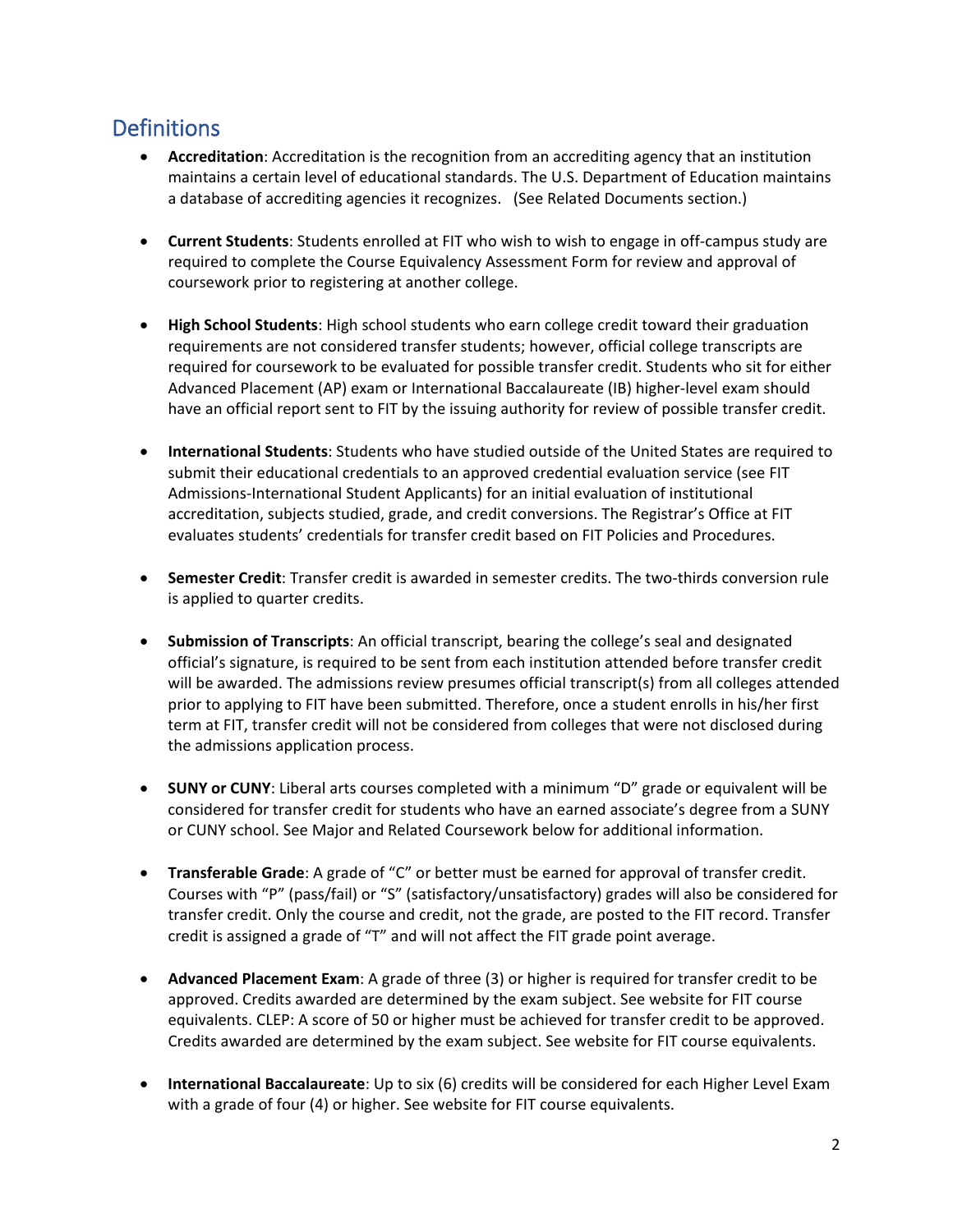• **Transfer Students**: A transfer student is defined by FIT as a student who has successfully completed college/university (tertiary-level) coursework or degree after graduating from high school (secondary-level program).

# **Principles**

Transfer students applying to FIT must submit official transcripts from all previously attended colleges as part of the admissions application process. Coursework completed at schools that are not regionally or nationally accredited, as recognized by the U.S. Department of Education's Office of Post-Secondary Education, will **not** be considered for transfer credit, unless approved by syllabus petition to the appropriate chair and dean.

The Registrar's Office evaluates liberal arts courses for possible transfer credit. Courses taken in major or related areas will be evaluated by the appropriate academic department. Once approved, all transfer credit is posted to the student's academic record by the Registrar's Office. Students, currently enrolled at FIT, who choose to select off-campus study must submit for approval the Course Equivalency Assessment Form prior to registering at the other college.

• **Coursework/Degree Program Transfer of Credits**

### o **Liberal Arts Coursework**:

The Registrar's Office will approve for transfer all liberal arts courses that meet the criteria stated above. Admitted students can determine how these transfer credits apply to program requirements by reviewing their approved transfer credits in the student information system. Transfer credits that are not applied to an AAS program will be available to use on the BS/BFA level should the student continue to the upper division at FIT.

### o **Major and Related Undergraduate Coursework**:

Transcripts that show coursework taken within the major of interest will be forwarded by the Admissions Office to the academic department to determine if coursework is equivalent to FIT courses. Additional documentation, such as course syllabi and/or portfolio, may be requested for this evaluation.

### o **Substituted/Waived Course:**

Major or related-area undergraduate courses that are substituted/waived by the department chairperson must be substituted with other major or related courses of equal credit value; liberal arts courses that are waived must be replaced with liberal arts courses of equal credit value.

### o **Graduate Coursework**:

Graduate students at FIT may transfer up to nine (9) credits in graduate-level courses at other institutions to satisfy coursework requirements in the School of Graduate Studies (SGS). Courses must be equivalent to courses at FIT, as determined by SGS faculty and administration. A grade of "B" or higher is required in order for graduate-level transfer credits to be awarded at FIT. Transfer courses must have been completed within five years prior to enrollment at FIT. Requests for transfer credit must be accompanied by a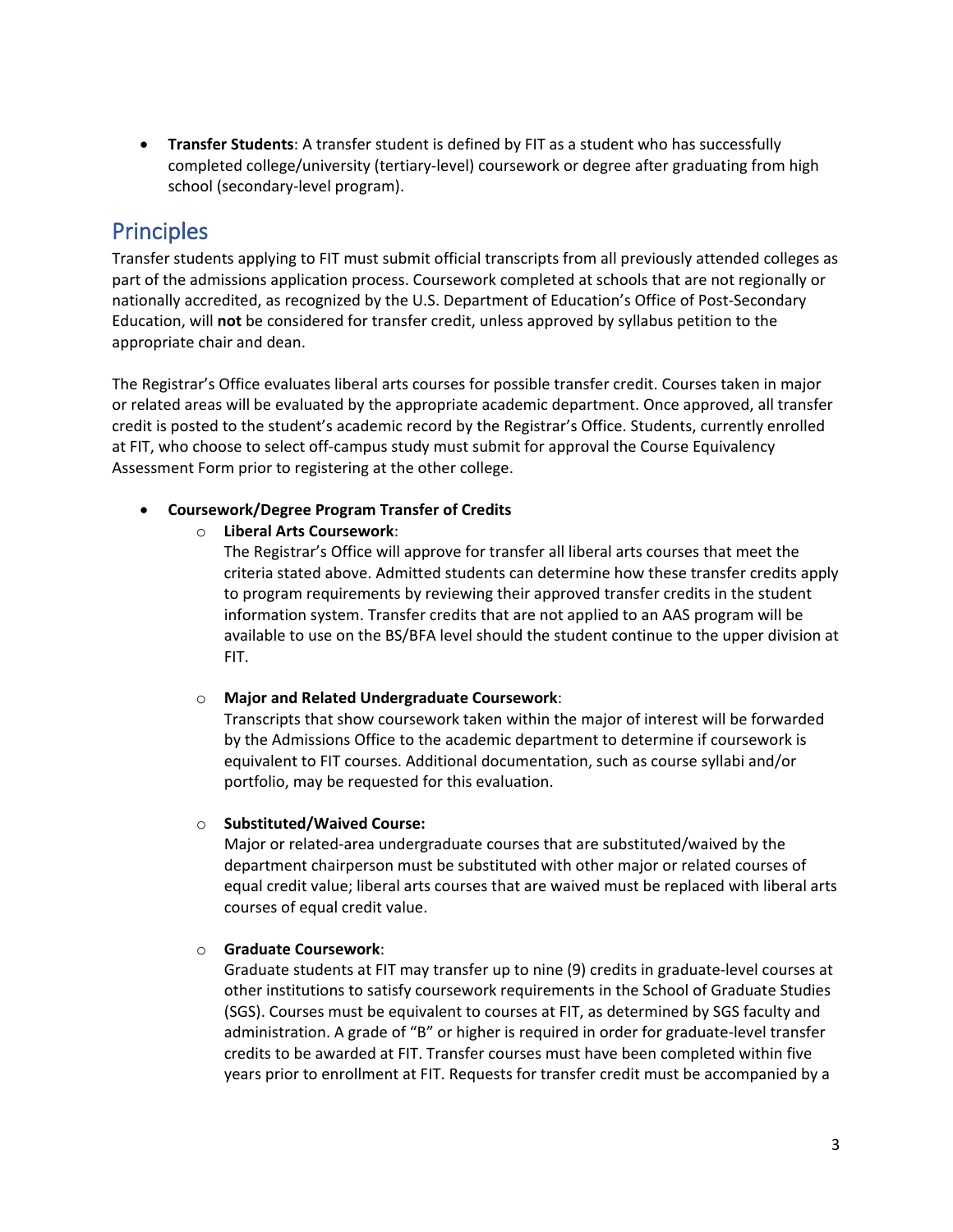course description and course syllabus from the school where the course was taken, as well as an official transcript showing the course completion and grade earned.

Students in SGS who seek to take courses at another institution and apply credits to their FIT degree must obtain permission from the Department Chair and Dean prior to registration at the other institution. A student must be in good academic standing and have a 3.0 grade point average. Students are not permitted to take courses at another institution if the courses are offered at FIT in the same semester.

#### o **Transfer Students With An Earned Bachelor's Degree**:

An earned bachelor's degree or equivalent from an accredited four-year, national institution will exempt the admitted undergraduate student from the 24 credits of general education requirements, physical education, plus any general electives required in the AAS degree except for three credits of English Composition (G1; Composition taken in the U.S. or taught in English and in a country in which English is an official language) and, for Art and Design majors, six credits of Art History. For students admitted to a one-year AAS program or a bachelor's program from international colleges, it is expected that all missing liberal arts courses will be taken prior to enrolling in the degree program. Liberal arts courses required in a baccalaureate program must have an equivalent transfer course to satisfy the requirement.

o **Transfer To a Bachelor of Fine Arts (BFA) or Bachelor of Science (BS) Degree Program**: Students must hold a comparable associate degree from an approved, national, fouryear accredited school and must meet any additional requisites for entry consistent with FIT AAS degree graduates. Included must be 24 liberal arts credits and the appropriate pre-requisite studies and/or courses as required by the major. Any transfer student who applies to FIT from a four-year, college-level program must have completed a minimum of 60 credits, including the required art or technical courses and the required liberal arts courses.

#### • **Residency Requirement**:

FIT requires 30 credits to be earned in residence for an AAS degree. The BS/BFA degree requires 60 credits in residence to be completed. In addition, students must complete 50% of the major coursework in each degree while in matriculated status at FIT. A minor requires 60% of coursework to be completed in residence.

#### • **Health/Physical Education Requirement**:

The Health/Physical Education requirement for the AAS degree can be exempted upon presentation of a military-service certificate, a military-discharge certificate, or a veteran-service certificate. The certificate must be issued by an appropriate official of the Military Command and presented to the Registrar's Office in a sealed enveloped that has been stamped on the back to ensure the envelope has not been opened. An official translation is required for all documents not issued in English.

#### • **Transfer Credit Appeals**

#### o **Course from A State University of New York (SUNY) Institution**:

Students who feel the course description does match with a course previously taken can submit an email and attach a course description and/or syllabus of the course from the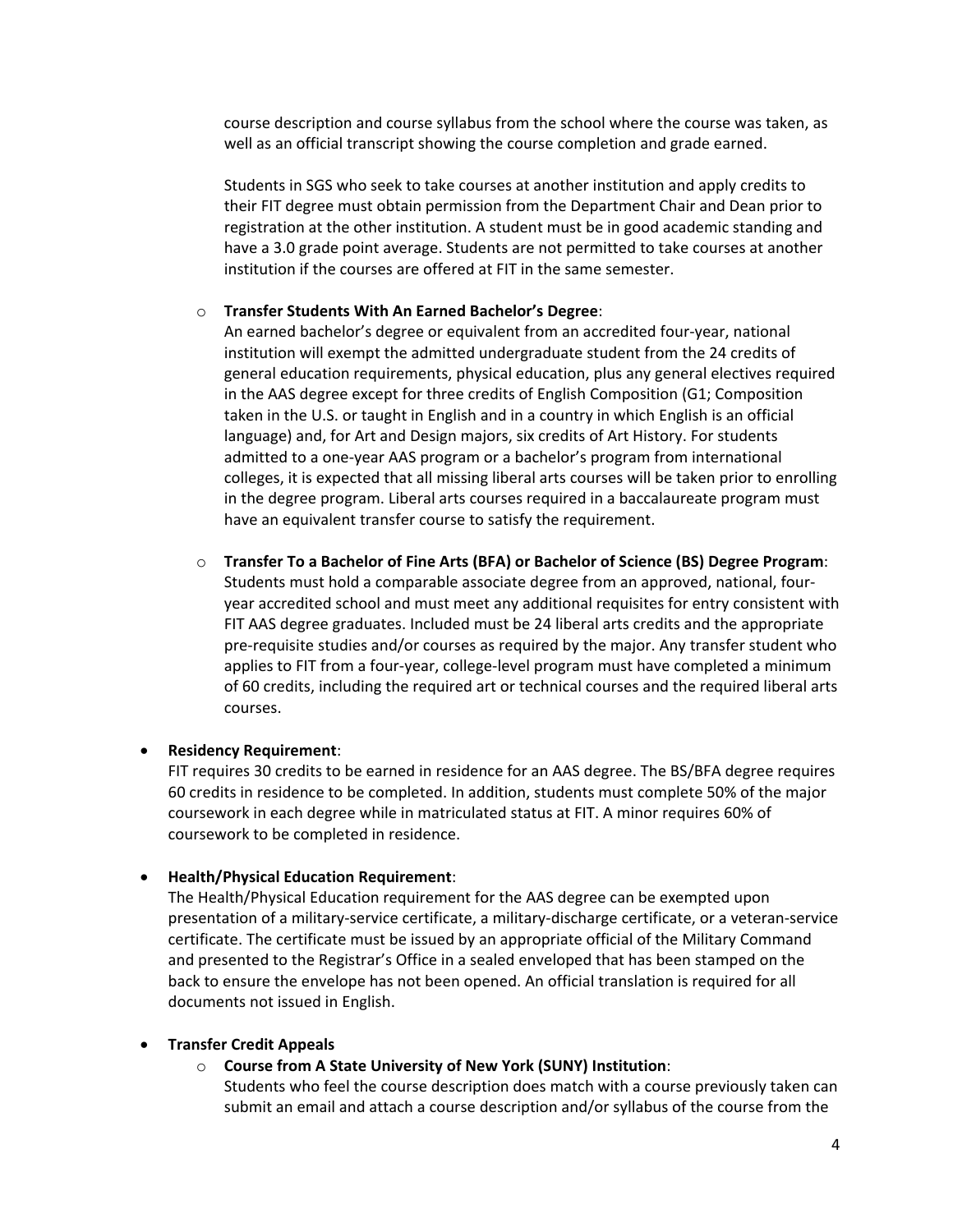college where the course was previously taken. Students send an email to FIT\_Registrar@fitnyc.edu.

If the student chooses to further appeal the decision on transfer credit from a SUNY college made by FIT's Registrar's Office or the Department, they may do so by following the SUNY Transfer Credit Appeal Process

### o **Liberal Arts Course from a Non-SUNY Institution**:

Students who feel the course description does match with a course previously taken can submit an email and attach a course description and/or syllabus of the course from the college where the course was previously taken.

### o **Major or Related Course from a Non-SUNY Institution**:

Students who feel the course description does match with a course previously taken, should contact the FIT department that teaches the course for review and request a transfer credit appeal. For a list of FIT's transfer agreements with schools, see Articulation Agreements.

## Responsibilities

N/A

# Procedures

Applicants to FIT are required to disclose on the admissions application all previous colleges attended. colleges that are not stated on the initial FIT application will not be considered for transfer credit. Students are required to provide transcripts from previous colleges attended as part of the admissions process.

Current FIT students who wish to participate in off-campus study are required to complete the Course Equivalency Assessment Form for review and approval of coursework prior to registering at another college.

- **Applicants to the College**
	- o **Domestic Applicants**
		- Applicants are required to provide a chronological listing of all secondary and tertiary schools attended.
		- Admissions Office will compare the student's self-reported educational progress against official college transcripts received in support of the admissions application. Therefore, once a student enrolls in his/her first term at FIT, transfer credit will not be considered from colleges that were not disclosed during the admissions application process.
		- As part of the admissions process transcripts are sent for transfer-credit evaluation to the Registrar's Office. Applicants may request an additional review of transcripts when questions arise on how transfer credit has been approved or allocated.